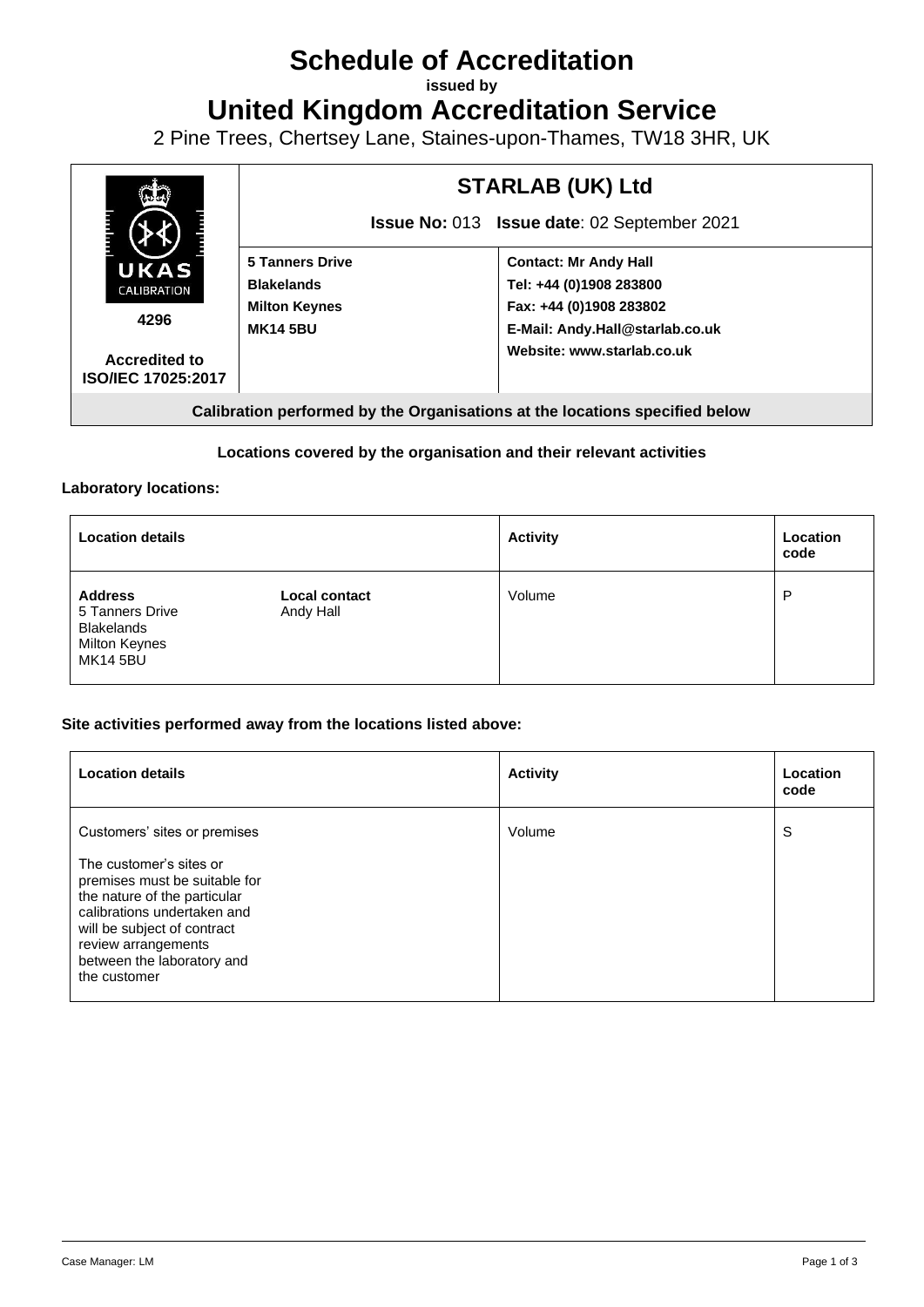

**Accredited to ISO/IEC 17025:2017**

## **Schedule of Accreditation issued by United Kingdom Accreditation Service**

2 Pine Trees, Chertsey Lane, Staines-upon-Thames, TW18 3HR, UK

# **STAR LAB (UK) Ltd**

**Issue No:** 013 **Issue date:** 02 September 2021

**Calibration performed by the Organisation at the locations specified**

### Calibration and Measurement Capability (CMC)

| <b>Measured Quantity</b><br>Instrument or Gauge | Range                                                                                                                                                                                                            | Expanded<br>Measurement<br>Uncertainty<br>$(k = 2)$                                                              | Remarks                                                                                                                                                                                                | Location<br>Code |  |  |  |
|-------------------------------------------------|------------------------------------------------------------------------------------------------------------------------------------------------------------------------------------------------------------------|------------------------------------------------------------------------------------------------------------------|--------------------------------------------------------------------------------------------------------------------------------------------------------------------------------------------------------|------------------|--|--|--|
| <b>VOLUME</b> of liquids<br>(See Note 1)        | Nominal volume<br><b>Single Channel Pipettes</b><br>$0.2$ µl to 10 µl                                                                                                                                            |                                                                                                                  | Note 1.                                                                                                                                                                                                | P and S          |  |  |  |
| For water delivered from a<br>POVA.             | 10 µl to 20 µl<br>20 µl to 100 µl<br>100 µl to 200 µl<br>200 µl to 500 µl<br>500 µl to 1 ml<br>1 ml to 2.5 ml<br>$2.5$ ml to $5$ ml<br>5 ml to 10 ml                                                             | $0.06$ µl<br>$0.07$ µl<br>$0.23$ µl<br>$0.35$ µl<br>$0.85$ µl<br>$2.0$ $\mu$<br>$4.0$ µ<br>$6.0$ µl<br>$15$ µ    | For water delivered from<br>piston and/or plunger<br>operated volumetric<br>apparatus.<br>Single Channel Pipettes<br>and Multi Channel<br>Pipettes                                                     |                  |  |  |  |
|                                                 | <b>Multi Channel Pipettes</b><br>1 $\mu$ to 10 $\mu$<br>10 µl to 20 µl<br>20 µl to 50 µl<br>50 µl to 100 µl<br>100 µl to 200 µl<br>200 µl to 300 µl<br>300 µl to 600 µl<br>600 µl to 1.2 ml<br>1.2 ml to 1.25 ml | $0.10$ ul<br>$0.15$ µ<br>$0.25$ µl<br>$0.30$ µl<br>$0.5$ $\mu$<br>$1.0 \mu$<br>$2.0$ $\mu$<br>$4.0$ µ<br>$4.0$ µ | Note 2.<br>Gravimetric method<br>10 readings or 5 readings<br>Note 3.<br>Users requiring conformity<br>to ISO 8655 should note<br>that this cannot be<br>demonstrated using fewer<br>than 10 readings. |                  |  |  |  |
| <b>END</b>                                      |                                                                                                                                                                                                                  |                                                                                                                  |                                                                                                                                                                                                        |                  |  |  |  |

Case Manager: LM Page 2 of 3